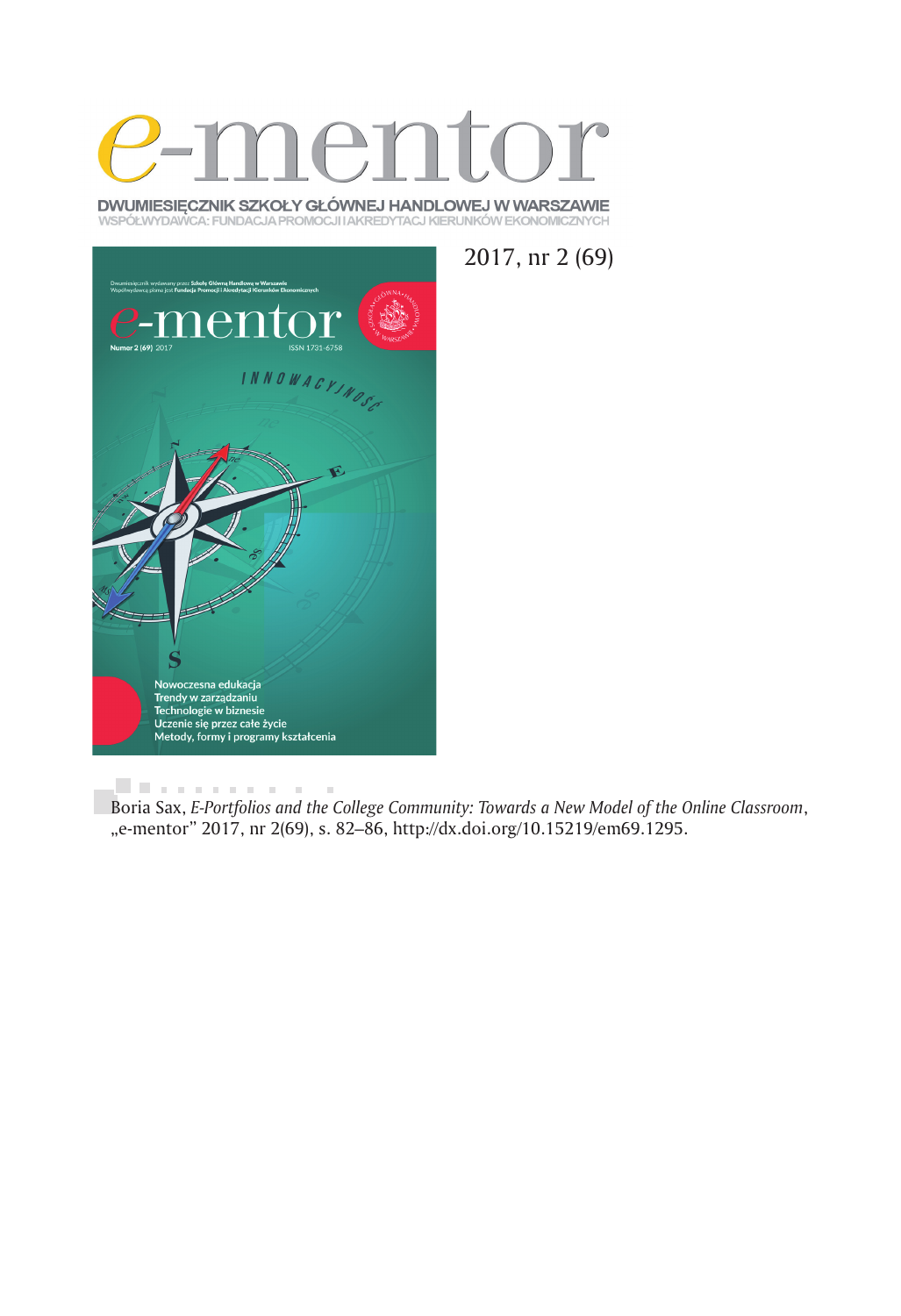**Contractor** 

# E-Portfolios and the College Community: Towards a New Model of the Online Classroom



## *Boria Sax*

*If knowledge is socially constructed, as most contemporary models of online education maintain, it is likely to be lost if that community disperses abruptly at the end of an academic semester. Digital technologies of the online classroom, especially e-portfolios, create more fluid learning communities, which can continue to evolve and grow after a term has ended. These communities, in turn, suggest emerging models of an academic institution, in which the traditional Socratic goal of wisdom will, once again, become the central point or orientation.*

The modern university is an oddly hybrid institution, combining organizational structures of the Middle Ages, rhetoric of the Enlightenment, and practices of the Industrial Revolution. This continuity with the past can be an attractive feature, especially in an era when the pace of change is often disorienting. The monastic model is apparent in the architecture, ceremonies, titles, and, most importantly, organizational structures of the university. Institutions of higher education have survived many political upheavals and even the Industrial Revolution with comparatively little structural change since the Middle Ages. But the hierarchal structures of the university, with its traditional vehicles for transmission of knowledge such as the refereed journal, are no longer able to channel the deluge of knowledge and information that has come with the advent of digital media.

Even in the late twentieth century, human knowledge was often measured by the number of articles in academic journals, but today ever more important research is being done by government, industry, consultants, and amateurs, in ways that bypass these scholarly channels.1 The role of the university is increasingly challenged by many institutions from social networking sites to corporations.<sup>2</sup> In order to remain relevant, universities must now accept the exciting but perilous challenge of developing new organizational models and missions for the twentyfirst century.

The university shares the function of providing community with many other traditional institutions such as family, religion, neighborhood, nation-state, and workplace. Alone, among these institutions, however, the university community is organized, at least theoretically, around the creation, preservation, and dissemination of knowledge. Amitai Etzioni, a founder of the communitarian movement, maintains that a "community" is defined by two characteristics. First, there is a matrix of intersecting (rather than hierarchal) relationships that are imbued with emotion. Secondly, there is a commitment to a shared set of values, norms, meanings, history, and other manifestations of culture.<sup>3</sup> His book "The New Golden Rule", where this definition was articulated, was first published in 1996, when the Internet was just starting to be an important aspect of everyday life, but Etzioni does not even mention relationships mediated by computers. This is surprising, since the online classroom fits the first of his criteria for community, a matrix of intersecting relationships, very closely. His second criterion for a community, the common ideals, is a little more elusive, but it is certainly achievable online.

The idea of learning through a community, as developed by Vygotsky,<sup>4</sup> has gained very wide acceptance with the advent of online classrooms. Many theorists go so far as to claim that learning is fundamentally "social in nature".<sup>5</sup> If that is the case,

. . . . . . . . . . .

<sup>&</sup>lt;sup>1</sup> B. Sax, *All that knowledge, and so what? Scholarship in the digital university, "On the Horizon" 2005, Vol. 13, No. 4,* pp. 216–219, http://dx.doi.org/10.1108/10748120510627330.

 $2^2$  Consider, for example, the mission of Google: "To organize the world's information and make it accessible and useful."

<sup>&</sup>lt;sup>3</sup> A. Etzioni, *The New Golden Rule: Community and Morality in a Democratic Society, Basic Books, New York 1996,* p. 127.

<sup>4</sup> L.S. Vygotsky, *The Vygotsky Reader*, R. van der Veer, J.Valsiner (eds.), Blackwell, Oxford 1994.

<sup>5</sup> P. Shea, K. Swan, A. Pickett, *Teaching Presence and Establishment of Community in Online Education*, [in:] Janet Moor (ed.), *Elements of Quality in Online Education, Emerging Communities: Wisdom from the Sloan Consortium*, Newham 2005.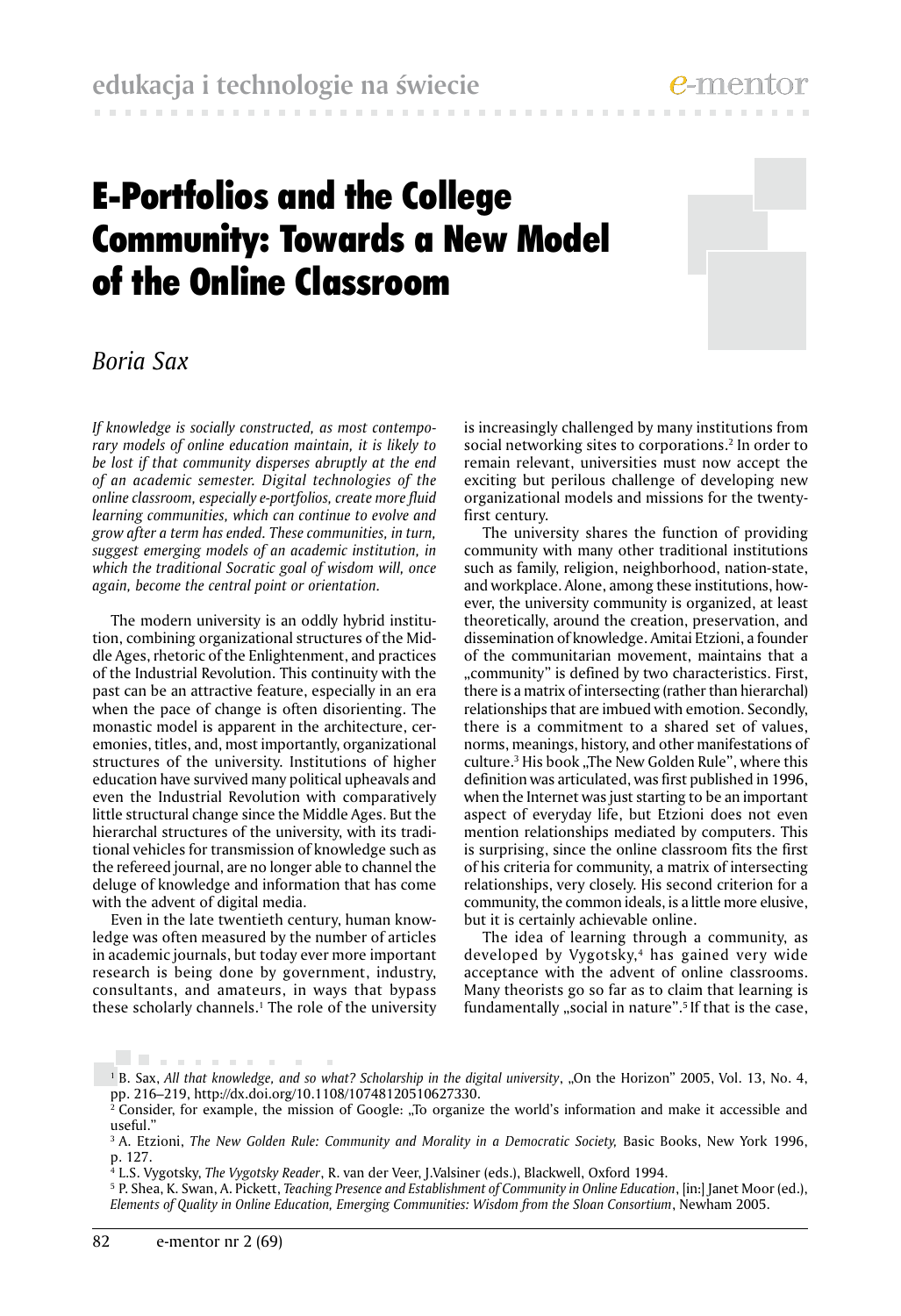there are several reasons not to allow a learning community to disintegrate too quickly. If the class is not simply a purveyor but also a creator and a bearer of knowledge, what will happen to that knowledge after its demise?

There is a considerable investment involved in putting together an effective learning community, in terms of effort, emotion, and money. This may involve, for example, resolving conflicts or at least soothing tensions before they can become overly severe. It may involve a good deal of coaxing of nominal members who are, for any reason, reluctant to become involved. If the community is disbanded before the full benefits are achieved, that effort will be partially wasted. It is not realistic to expect a community to last indefinitely, but it seems wasteful to cultivate a cooperative spirit, only to abruptly disband the group at a time that is predetermined, regardless of whether it has fulfilled its potential or not. In traditional classes, students and instructors barely had time to bond, when their classroom community was disbanded. The result of so many transient relationships may well have contributed to loneliness and insecurity of students, and it was also a squandering of energy and accomplishments.

## E-Portfolios

The Northwest Evaluation Association gives the following definition of a portfolio: "a purposeful collection of student work that exhibits the student's efforts, progress and achievements in one or more areas" with  $($ ...) student participation in selecting contents, the criteria for selection; the criteria for judging merit, and evidence of student self-reflection".6 An e-portfolio is simply a digitalized version of this, usually published to the Web. Digitalization not only enables the compression and display of work, but also adds many opportunities for intellectual and social interaction.

In many ways, applications for e-portfolios resemble the learning management systems that are used in online courses. Both e-portfolios and learning management systems contain means by which instructors and students communicate, as well as features designed for the submission, criticism, grading, and archiving of assignments. The major difference is that the learning management systems more closely duplicate the structure of a geographically based classroom in an online setting. They make the classroom into a largely self-contained unit, where the manifold distractions of the Internet may be, so far as possible, shut out. They are also intended for use only for a restricted period of time, usually a semester.

Since e-portfolios incorporate material generated outside of class and are centered on eventual publication to the Web, they are more open to the outside world. The boundaries of the classroom communities using e-portfolios are comparatively fluid, so they can blend relatively seamlessly into other forms of organization. In the words of Chen and Light,  $(...)$ e-portfolios provide insight into the curriculum as students have both lived (in many contexts) and experienced (in the classroom) it".7 Coming near the end of the course, publication of the e-portfolio becomes a sort of milestone, which marks not only the culmination of one stage in education but also the beginning of others.

Like Learning Management Systems, e-portfolios offer tools with which students can share ideas and work collaboratively. In addition, they also offer means by which that sharing and collaboration can be continued or renewed long after the semester is completed. This makes them adapted to programs of study that are extended over several courses or semesters, including competency-based curricula. E-portfolios can help preserve collectively held knowledge by enabling communities retain some cohesion after a semester ends.

## Extending Communities Beyond the Classroom

My analysis here is largely philosophical and, as such, is not easily testable. It touches on complex questions of personal and collective identity, which elude the simplistic alternatives that are put forward in most questionnaires. What I am attempting points more to a paradigm shift than to a reshuffling of traditional pedagogical options. One element, however, that we can at least begin to test is the ability of e-portfolios to create communities that extend beyond the temporal duration of the formal class. I attempted to tentatively quantify this through surveys distributed to students that were using e-portfolios.

As a semester-long project for three sections of a junior capstone course during spring 2011 at Mercy College in Dobbs Ferry, NY, a total of 60 students were assigned to create e-portfolios using the application Taskstream. This was a course, taken by all students at the college, intended to document the proficiency of students, prior to their year of graduation, in what the college considered the six fundamental academic competencies: written communication, oral communication, critical reading, critical thinking, quantitative reasoning, and information literacy. A capstone project was intended to verify that students were not only competent in each of these skills considered in isola-

<sup>. . . . . . . . .</sup> 6 H.C. Barrett, *Electronic Portfolios*, http://electronicportfolios.com/portfolios/encyclopediaentry.htm, [17.07.2017]. 7 H.L. Chen, T.P. Light, *Electronic Portfolios and Student Success: Effectiveness, Efficiency, and Learning*, Association of American Colleges and Universities, Washington 2010, p. 3.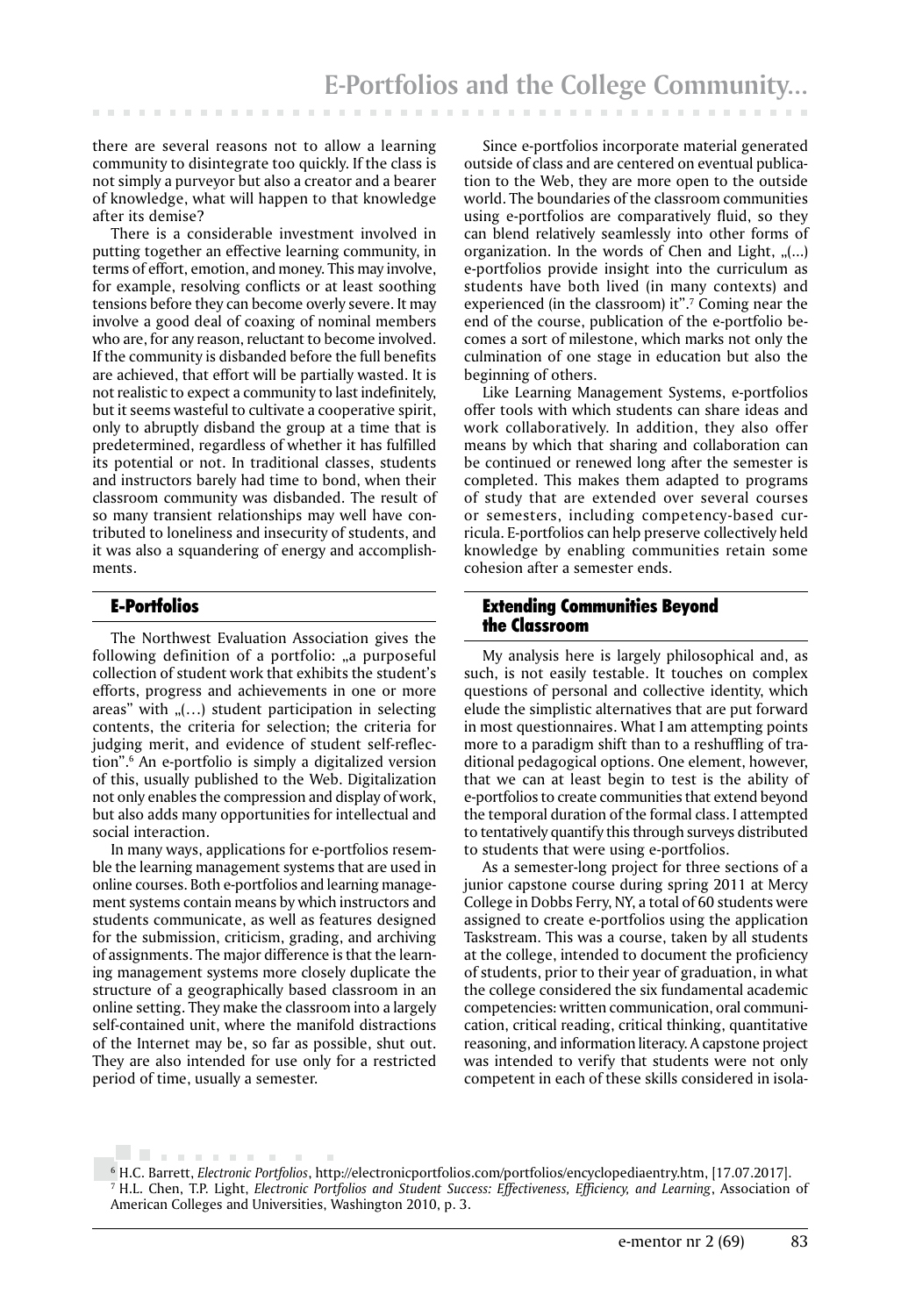tion, but could also integrate their various skills into a larger endeavor. Previously, the project had usually been a written work such as a term paper. This time students were asked to display assignments they felt proud of on the Web, whether these had been done for this course or any other taken in their college careers.

One additional reason for choosing e-portfolios as a capstone project was that the objective of the course, verifying competency in all the basic competencies, seemed to go beyond what could be achieved in the course of a single semester. It was also not something that could be accomplished by the instructor alone, but, ultimately, was the responsibility of the individual student. The e-portfolios would give them the means, motivation, and opportunity to evaluate and improve their skills by themselves, during and after the semester.

To do this, students were given instructions and a rough template, but were granted considerable latitude. The teacher told them, "Select whatever is most you" or  $($ ...) whatever you would like to represent you to the world". So that the students would not feel pressured to conform to a pre-conceived ideal, the web sites were not graded, beyond being marked as "complete".

Students were assigned to do various assignments, based on the course theme of "Animals, People, and their Stories", that would document proficiency in basic academic competencies. As a final task, students were assigned to create and publish a web page based on their work over the course of the term. This URL would showcase their proficiency and their accomplishments, as well as provide students with the means and impetus to continue their collaboration after the class was completed. The students would keep their e-portfolios at no cost for the remainder of their college career at the institution, and could retain them indefinitely if they chose to.

At the end of the semester, students filled out a questionnaire designed to evaluate the implications of e-portfolios for the classroom community. Asked whether e-portfolios encouraged collaboration, students responded as follows:

### Table 1. Answers concerning the role of e-portfolio as a collaboration encouraging tool

| No                                                                        | 3%  |
|---------------------------------------------------------------------------|-----|
| Perhaps                                                                   | 17% |
| Probably                                                                  | 7%  |
| Yes, but only moderately                                                  | 21% |
| Definitely, it encouraged a strong<br>spirit of sharing and collaboration | 52% |

Source: Own study.

When asked how they would use their e-portfolios, students responded as follows:

#### Table 2. Students' responses to the question about the future use of e-portfolios (multiple answers were allowed)

| For professional networking     | 48% |
|---------------------------------|-----|
| For socializing                 | 38% |
| For applying to graduate school | 45% |
| For applying for jobs           | 38% |
| For keeping records of work     | 55% |
| Other (Write-in Response)       | 7%  |

Source: Own study.

Asked whether they would use e-portfolios to keep in touch with fellow classmates, students responded as follows:

Table 3. Answers expressing likeliness of using e-portfolio for keeping in touch with fellow classmates

| Very unlikely                   | 12% |
|---------------------------------|-----|
| Somewhat unlikely               | 31% |
| About an even chance            | 34% |
| Very likely                     | 16% |
| Very probable or almost certain | 6%  |

Source: Own study.

In summary, an overwhelming majority of students believed that e-portfolios encouraged collaboration, and planned to continue using them for purposes such as socializing or networking. A significant percentage, 22%, though not a majority, expected to use them to stay in touch with classmates.

The results were very encouraging, but, nevertheless, provisional. Inevitably, they can only tell us about the expectations of the students, not what they will actually do. In a sense, measuring satisfaction and learning by means of a questionnaire immediately after a class has been completed is a bit like asking the patient to evaluate a visit to the doctor immediately after swallowing prescription medicine. You will learn of intuitive expectations, which are not insignificant, but the data necessary for evaluation has hardly begun to arrive. The results are easily influenced by transitory enthusiasms and resentments, and the practical utility of the knowledge gained is still almost completely untested.

A study tracing the future of a classroom community would be interesting, but it would involve formidable logistical and practical difficulties. The social media have now made communities increasingly fluid, so it is very easy for people to drift out of touch, and then resume contact at a later date. The vicissitudes of interpersonal relationships are often subtle, informal, and not always consciously noted. Furthermore, the very act of trying to record these relationships could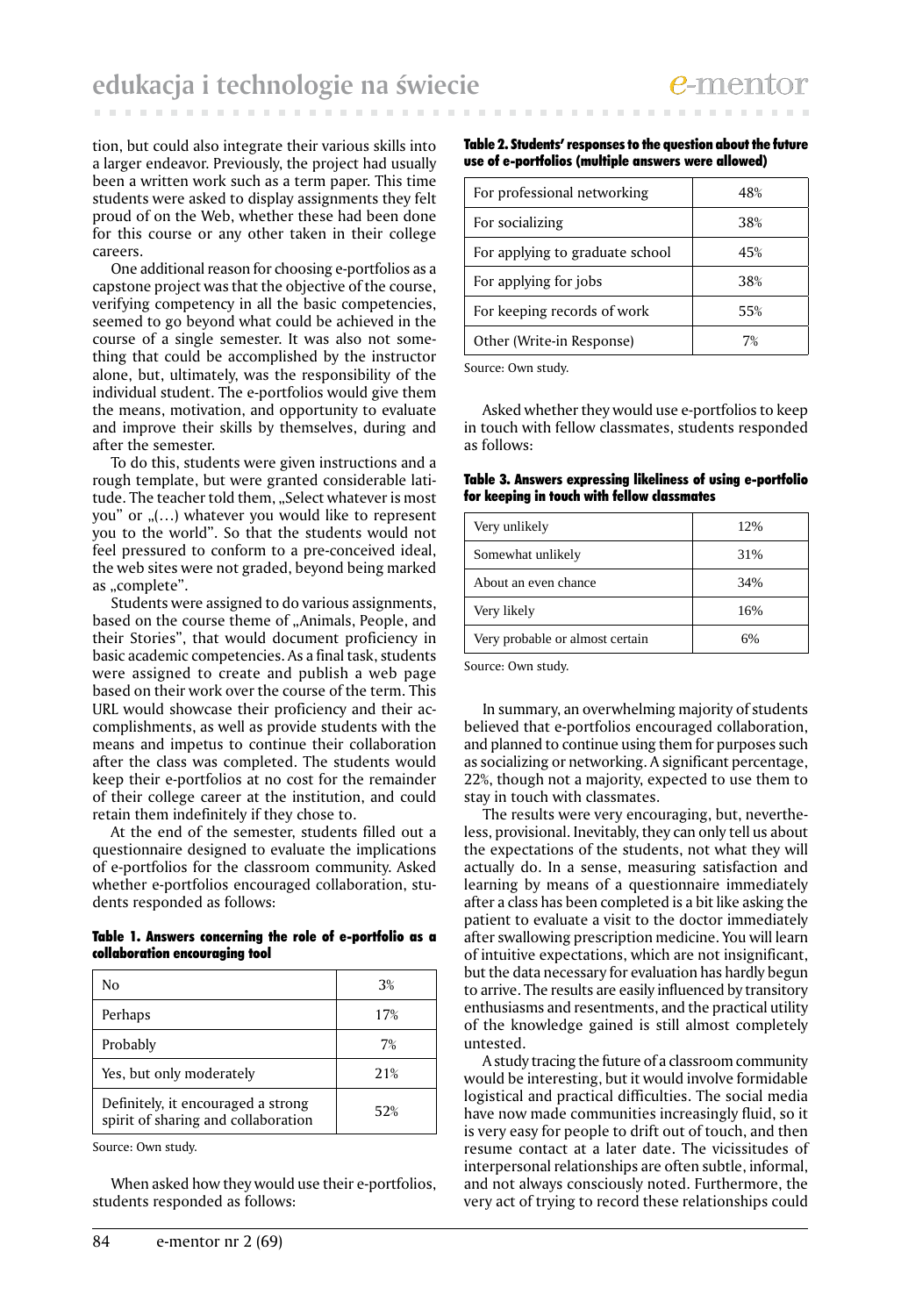very easily influence their trajectory. At the very least, this would involve a massive and carefully planned study over a span of decades, and even then the results would not necessarily be replicable.

## Informed Knowledge

The strongest arguments for extending the classroom experience by means of e-portfolios after the semester has ended come from consideration of the nature of learning, as well as of knowledge itself. These attributes have changed fundamentally with the advent of online learning, since computers are not simply a tool used to acquire knowledge but also, in consort with human beings, at least a partial bearer of it. The purpose of medieval universities was primarily the preservation of knowledge, which was assumed, as the province of God, to be changeless. In the nineteenth century, the emphasis in universities shifted increasingly to the creation of knowledge.8 We can define this process as the processing of experience into relatively tangible and accessible forms.

Peters distinguishes six distinct stages in this genesis of knowledge, particularly when it is mediated in part by digital technologies:

- 1) Signals, signs
- 2) Data
- 3) Information
- 4) Informed Knowledge
- 5) Knowledge
- 6) Wisdom.

In the initial stages the progression may occur at an exponential rate, but it becomes more gradual in the last three.9 The final goal, wisdom, in Peters' words, "is fed equally from practical, theoretical, and ethical knowledge of life and cannot be stored. It is lived and experienced by those who possess it".10 Since Socrates, teachers have generally regarded wisdom as the culmination of the pedagogical process, even though it is extremely difficult or impossible to measure, but we can now at least chart the process by which it is acquired.<sup>11</sup>

Stages one through three, five, and six are relatively traditional parts of the educational process, but phase four – informed knowledge – originated with digital culture. It is generated by students as, with the aid of computers, they break down information into units, which are then restructured in a modular way. It is cut off from historical and philosophical contexts, but is very useful in addressing practical tasks. It is far more transient than classical, or traditional, knowledge, and is not dependent on canonical works.<sup>12</sup>

It is useful to distinguish these stages, because they clarify the educational possibilities and limitations of a single course. Most pedagogical activity will be centered on stage four—the generation of informed knowledge. One will have begun to move beyond it to the stage of knowledge, but the final stage – that of wisdom – requires far longer duration, perhaps almost a lifetime of reflection. Nevertheless, education is no longer simply appropriate to a certain phase of one's life, but an episode in a process of lifelong learning. While it is probably unreasonable to set wisdom as a goal of a course or academic program, it can still be an important point of orientation, which can help students to focus their efforts.

## Implications for the College Community

In addition to suggesting pedagogical techniques, this essay is intended to explore an emerging model of the college community, which differs from both the traditional academic and the more recent corporate ideals. The former tend to view knowledge as legacy to be passed on, while the latter sees it as a commodity to be bought and sold. Both these perspectives retain a partial validity, yet neither adequately describes the complex ways in which knowledge can be shared and retained. An institution of higher education can become the hub of an intellectual network that extends far beyond its geographic campus, where knowledge is communally generated, assessed, and extended.

Degrees and courses may continue to be significant as milestones or accomplishments, but less so as measures of learning. In establishing wisdom as an ultimate, if not immediately realizable, goal of the educational process, universities can draw on their Socratic and ecclesiastical heritage, traditions which, anachronistic as they have sometimes seemed, have never been forgotten. While the exact organizational models have yet to emerge, universities no longer simply offer degrees for the young but also, implicit or direct, contracts for the lifelong learning that is now almost universally considered necessary for gainful employment. No longer confined to a geographic campus, it will have a less tangible but perhaps more spiritual identity. The possibility of lifelong affiliation will influence administrators and faculty members alike to think not only in terms of the semester or the degree but far longer periods of time.

According to Ezioni, society consists in several levels of communities. It is, in other words,

<sup>&</sup>lt;u>. Barraman</u> 8 B. Sax, *Knowledge and Wisdom in Academia*, "Dialogue and Universalism" 2009, Vol. 19, No. 1/2, p. 77, http://dx.doi. org/10.5840/du2009191/278.

<sup>9</sup> O. Peters, *Distance Education in Transition: New Trends and Challenges*, Oldenburg 2003, p. 153.

<sup>10</sup> Ibid., p. 137.

<sup>11</sup> B. Sax, op.cit., p. 76–77.

<sup>12</sup> O. Peters, op.cit., pp. 157–175.